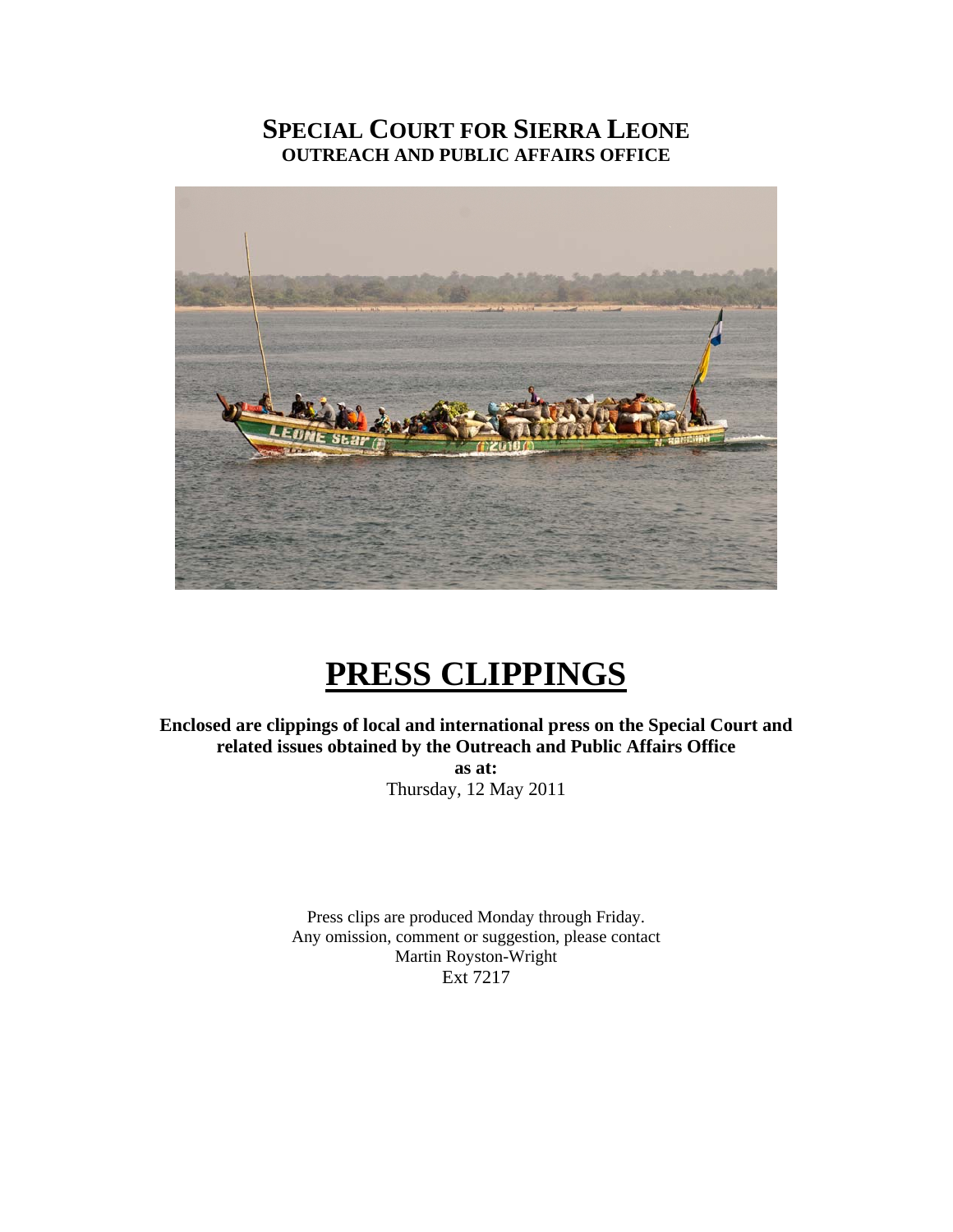| <b>Local News</b>                                                                               |            |
|-------------------------------------------------------------------------------------------------|------------|
| Sixth Colloquium of International Prosecutors 14-15 May 2011 in Freetown / OTP Press Release    | Page 3     |
| Prosecutors Meet in Freetown / Concord Times                                                    | Page 4     |
| Sixth Colloquium of International Prosecutors 14-15 May 2011 in Freetown / Sierra Express Media | Page 5     |
| <b>International News</b>                                                                       |            |
| Out of The Bush / <i>Hard News</i>                                                              | Pages 6-8  |
| Did the U.S. Violate International Law By Killing Bin Laden? / CNN                              | Pages 9-11 |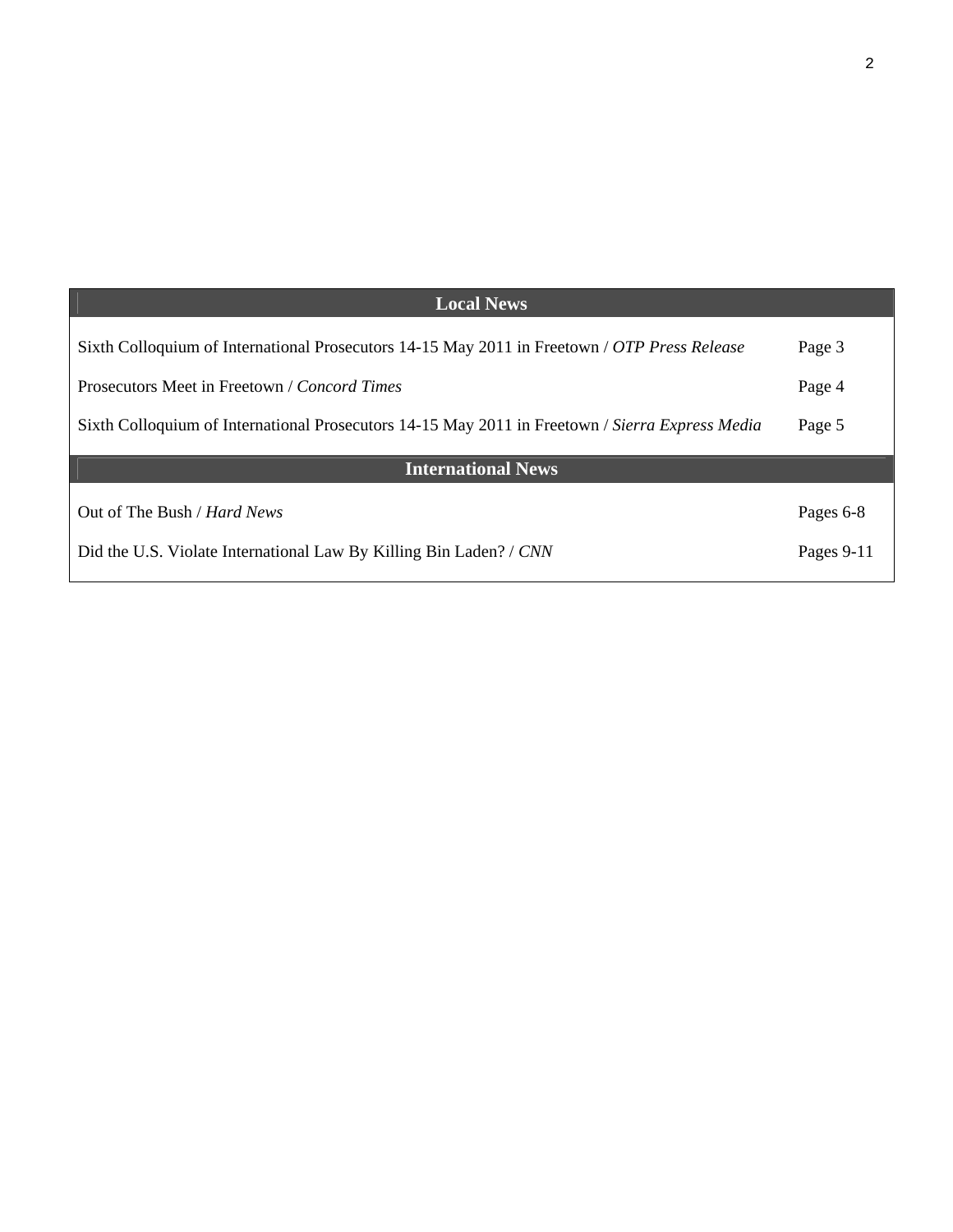## **SPECIAL COURT FOR SIERRA LEONE OFFICE OF THE PROSECUTOR**

# **PRESS RELEASE**

#### **Freetown, 11 May 2011**

### **Sixth Colloquium of International Prosecutors 14-15 May 2011 in Freetown**

Prosecutors from the world's six international criminal tribunals will meet in Freetown this weekend to look at best prosecution practices and to focus on the necessary steps to close the courts as several of them near the completion of their mandates.

The Colloquium is held regularly, and allows Prosecutors to address issues common among all the international courts and so further the development of international criminal law and practice.

This year's Colloquium will be hosted by SCSL Prosecutor Brenda J. Hollis in Freetown, Sierra Leone. "It is significant that the Colloquium is being hosted by the Special Court for Sierra Leone, since the SCSL will be the first international court to complete its mandate and transition to a residual mechanism," Ms. Hollis said. She noted that the 2005 Colloquium was also held in Freetown, three years after the Special Court's inception.

"In 2005 the Special Court was in the early phases of its mandate, and it was invaluable for us to look to the experience of our sister tribunals," Ms. Hollis said. "Today we are far advanced in considering what comes after the Court closes, in terms of Legacy and Residual Issues. This is an area where we may provide some guidance."

The Colloquium will bring together international and national legal experts, scholars and diplomats, along with local and international civil society and human rights activists. Joining Ms. Hollis from the Special Court's sister tribunals are ICTY Prosecutor Serge Brammertz, ICTR Prosecutor Justice Hassan Bubacar Jallow, International Co-Prosecutor Andrew Cayley of the Extraordinary Chambers in the Court of Cambodia, STL Chief of Prosecutions Daryl Mundis, and the Deputy Prosecutor of the permanent International Criminal Court, Fatou Bensouda.

The Special Court for Sierra Leone will showcase its work toward efficiently and effectively completing its mandate, transitioning to a Residual Court, and its efforts to engage the national government and local population to leave a lasting legacy.

#END

Produced by the Office of the Prosecutor Special Court for Sierra Leone Email: SCSL-pressoffice@un.org

Visit the Special Court's website at [www.sc-sl.org](http://www.sc-sl.org/)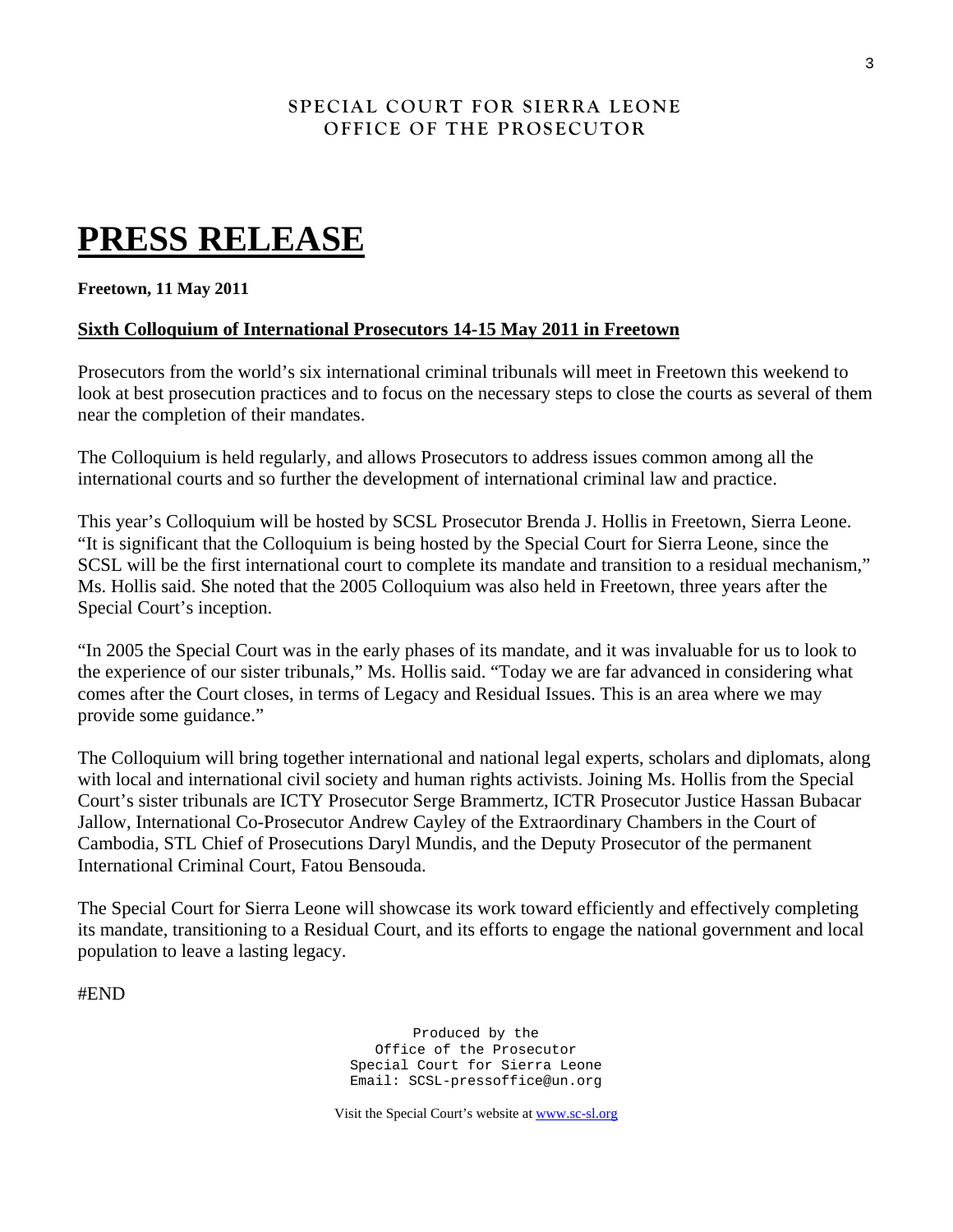## Concord Times Thursday, 12 May 2011



Prosecutors from the world's six international criminal tribunals will meet in Freetown this weekend to look at best prosecution practices and to focus on the necessary steps to close the courts as several of them near the completion of their mandates.

The Colloquium is held regularly and allows Prosecutors to address issues common among all the international courts and so further the development of international criminal law and practice.

This year's Colloquium will be hosted by Special Court for Sierra Leone



**Host ... Special Court Prosecutor, Brenda** 

J. Hollis Prosecutor Brenda J. Hollis in Freetown. "It is significant that the Colloquium is being hosted by the Special Court for Sierra Leone, Contd page 3

## Int'l prosecutors meet in Freetown From page 1

since the SCSL will be the first international court to complete its mandate and transition to a residual mechanism," Ms. Hollis said. She noted that the 2005 Colloquium was also held in Freetown, three years after the Special Court's inception.

"In 2005 the Special Court was in the early phases of its mandate, and it was invaluable for us to look to the experience of our sister tribunals." Ms. Hollis said. "Today we are far advanced in considering

what comes after the Court closes, in terms of Legacy and Residual Issues. This is an area where we may provide some guidance."

The Colloquium will bring together international and national legal experts, scholars and diplomats, along with local and international civil society and human rights activists.

Joining Ms. Hollis from the Special Court's sister tribunals are ICTY Prosecutor Serge B: ammertz. ICTR Prosecutor Justice Hassan Bubacar Jallow, Interna-

tional Co-Prosecutor Andrew Cayley of the Extraordinary Chambers in the Court of Cambodia. STL Chief of Prosecutions Daryl Mundis, and the Deputy Prosecutor of the permanent International Criminal Court, Fatou Bensouda. The Special Court for Si-

erra Leone will showcase its work toward efficiently and effectively completing its mandate, transitioning to a Residual Court, and its efforts to engage the national government and local population to leave a lasting legacy.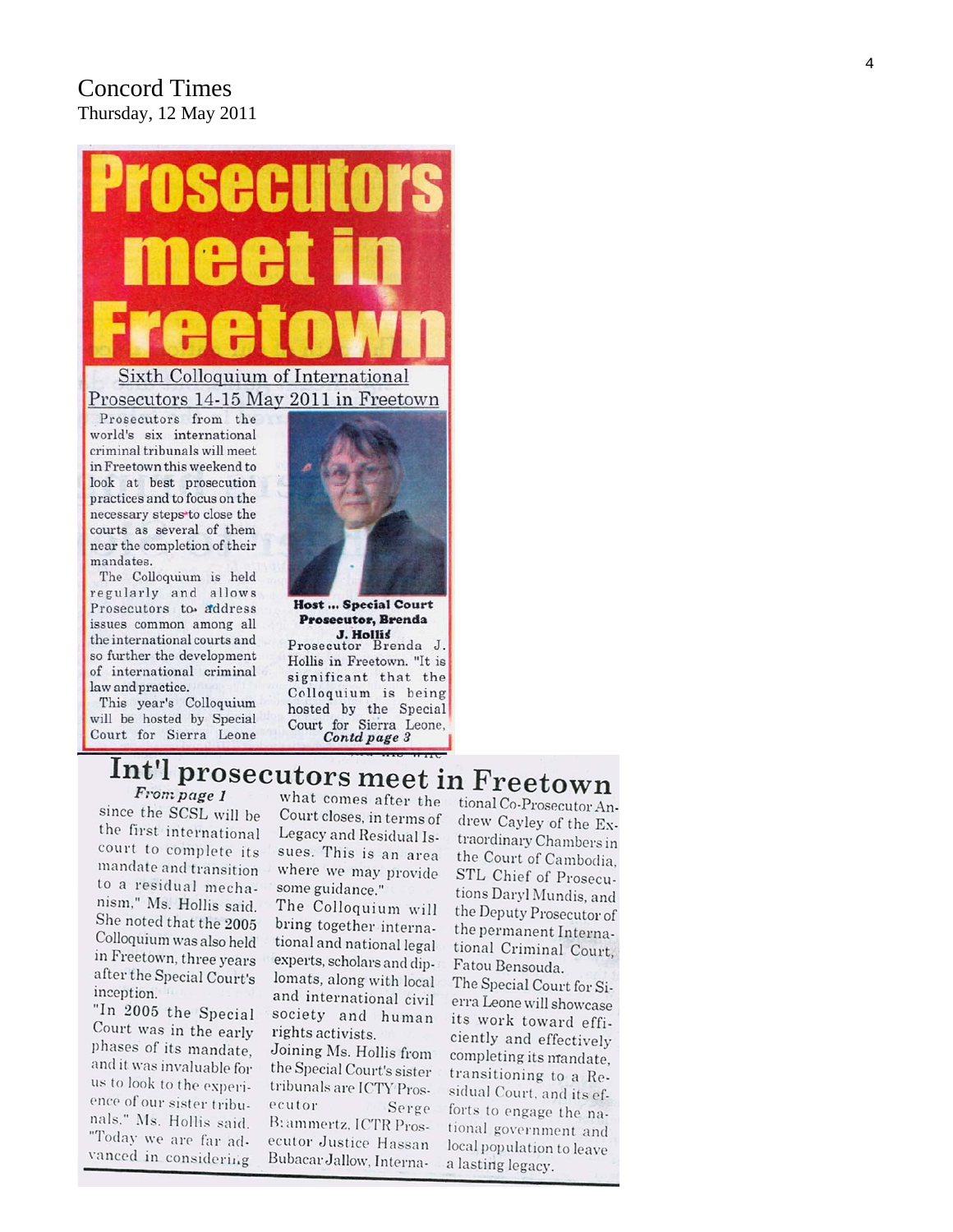## **Sixth Colloquium of International Prosecutors 14-15 May 2011 in Freetown**



## **Author:** SEM Contributor

Prosecutors from the world's six international criminal tribunals wil[l](http://www.sierraexpressmedia.com/archives/23690)  meet in Freetown this weekend to look at best prosecution practices and to focus on the necessary steps to close the courts as several of them near the completion of their mandates.

The Colloquium is held regularly, and allows Prosecutors to address issues common among all the international courts and so further the development of international criminal law and practice.

This year's Colloquium will be hosted by SCSL Prosecutor Brenda J. Hollis in Freetown, Sierra Leone. "It is significant that the Colloquium is being hosted by the Special Court for Sierra Leone, since the SCSL will be the first international court to complete its mandate and transition to a residual mechanism," Ms. Hollis said. She noted that the 2005 Colloquium was also held in Freetown, three years after the Special Court's inception.

"In 2005 the Special Court was in the early phases of its mandate, and it was invaluable for us to look to the experience of our sister tribunals," Ms. Hollis said. "Today we are far advanced in considering what comes after the Court closes, in terms of Legacy and Residual Issues. This is an area where we may provide some guidance."

The Colloquium will bring together international and national legal experts, scholars and diplomats, along with local and international civil society and human rights activists. Joining Ms. Hollis from the Special Court's sister tribunals are ICTY Prosecutor Serge Brammertz, ICTR Prosecutor Justice Hassan Bubacar Jallow, International Co-Prosecutor Andrew Cayley of the Extraordinary Chambers in the Court of Cambodia, STL Chief of Prosecutions Daryl Mundis, and the Deputy Prosecutor of the permanent International Criminal Court, Fatou Bensouda.

The Special Court for Sierra Leone will showcase its work toward efficiently and effectively completing its mandate, transitioning to a Residual Court, and its efforts to engage the national government and local population to leave a lasting legacy.

*Office of the Prosecutor, Special Court for Sierra Leone*

## *Stay with Sierra Express Media, for your trusted place in news!*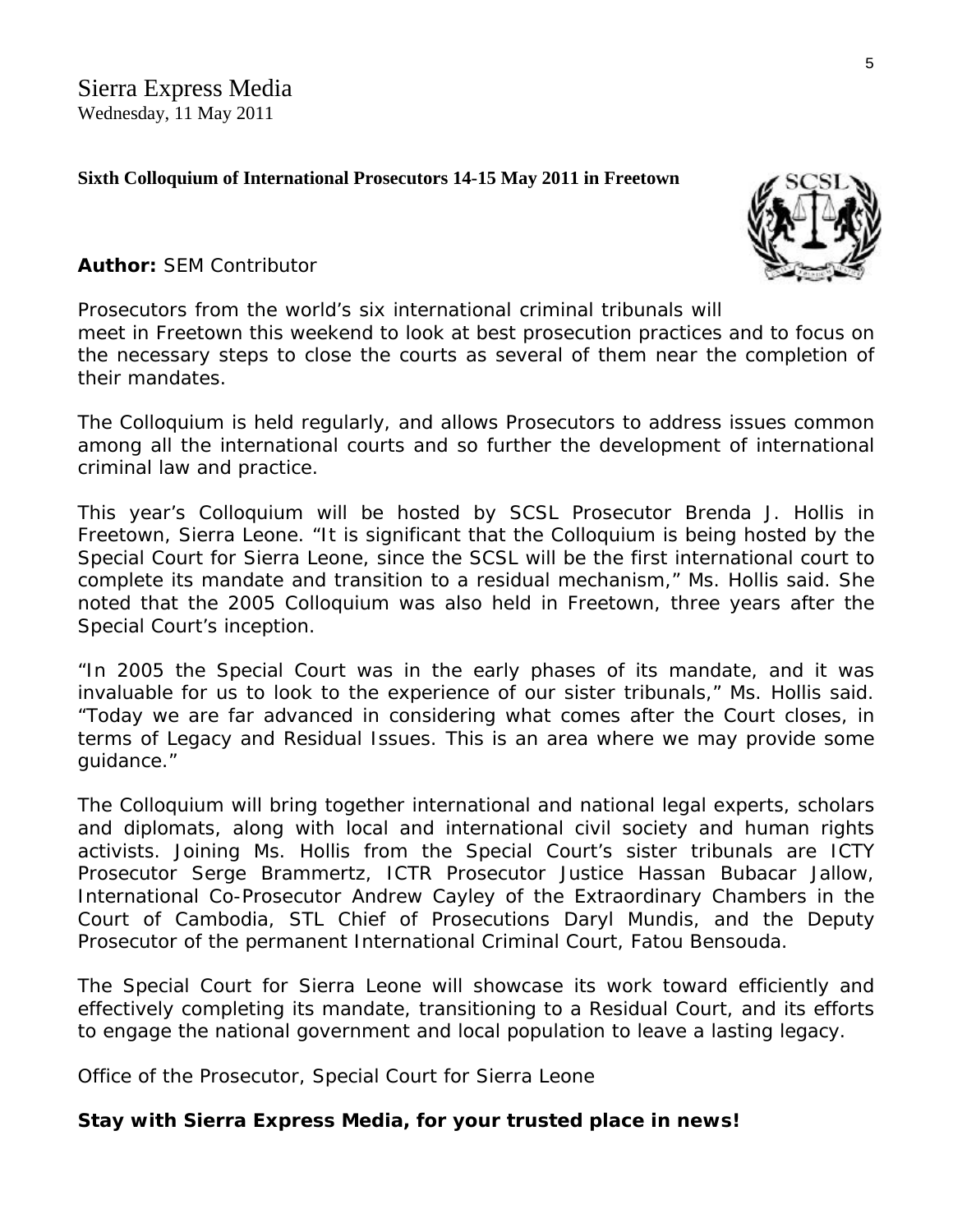Hard News Thursday, 12 May 2011

#### **Out of the bush**



*It's been nine years since 2002, when one of the most brutal and bloody wars with an army of child soldiers ended. Is Sierra Leone really peaceful today? Meha Dixit Freetown (Sierra Leone)* 

At Lumley in Freetown, the crimson sun splits the ocean's surface in to streams of amber and coral while

throbbing waves gush back and forth, leading my mind to reflect on my interaction with former child soldiers in Sierra Leone. It's been almost a decade since the civil war came to an end in the country. A number of former child combatants I spoke with are still facing severe hardships, while there are also those who have reintegrated reasonably well in society. On April 27, this year, the West African state celebrated the 50th anniversary o f independence from British rule. In the streets of Freetown, pulsating music filled the air; serene blue, green and white hues ruled the city as everywhere Sierra Leoneans were seen waving the national flag, gyrating to patriotic rhythms.

It made me wonder: It's been nine years since 2002, when one of the most brutal and bloody wars ended, but is Sierra Leone really peaceful today?

Freetown, the capital, appears to be normal and safe to travel around, and so do most parts of the country. Even though most people seem satisfied with the current All People's Congress government headed by President Ernest Bai Koroma, yet, beneath the semblance of peace, discontent seems to be brewing among many young people due to a high rate of youth unemployment. Moreover, with 53 per cent of the 2011 budget financed by grants, Sierra Leone is still largely dependent on aid.

On the positive side, since the end of the conflict in 2002, Sierra Leone has managed to maintain peace. It is opening up to tourism. The country has some of the most spectacular beaches in the world and much to offer to tourists.

Since 2007, when he came to power, Koroma has been on a drive to attract investment. The International Monetary Fund (IMF) predicts the country's GDP to grow at 5.2 per cent in 2011 and 6 per cent in 2012. Further, a number of former child combatants have been reintegrated in society, and many of them have been accepted by their families and communities. Joe Turay from the organisation Caritas Makeni notes that around 80 per cent of the former child combatants have been reintegrated in society; in many cases they can hardly be identified as 'ex-combatants'.

Abdul K, who was forcibly recruited by the Kamajors during the civil war at the age of seven in Moyamba, says that after his release he was accepted by his parents and neighbours. Sylvenius, who was forced to join the notorious Revolutionary United Front (RUF) in Moyamba when he was seven, says that after the war, although his mother and neighbours accepted him, they seem to be uncannily afraid of him.

The war, which began in 1991, caused much destruction to this stunningly beautiful country and its people. The war began with the RUF being formed in 1988 to liberate the country from the despotic one-party rule that had left the masses marginalised. Ironically, the RUF degenerated into a brutal outfit which was responsible for forcibly recruiting children as young as five years of age and amputating the limbs of civilians across the country.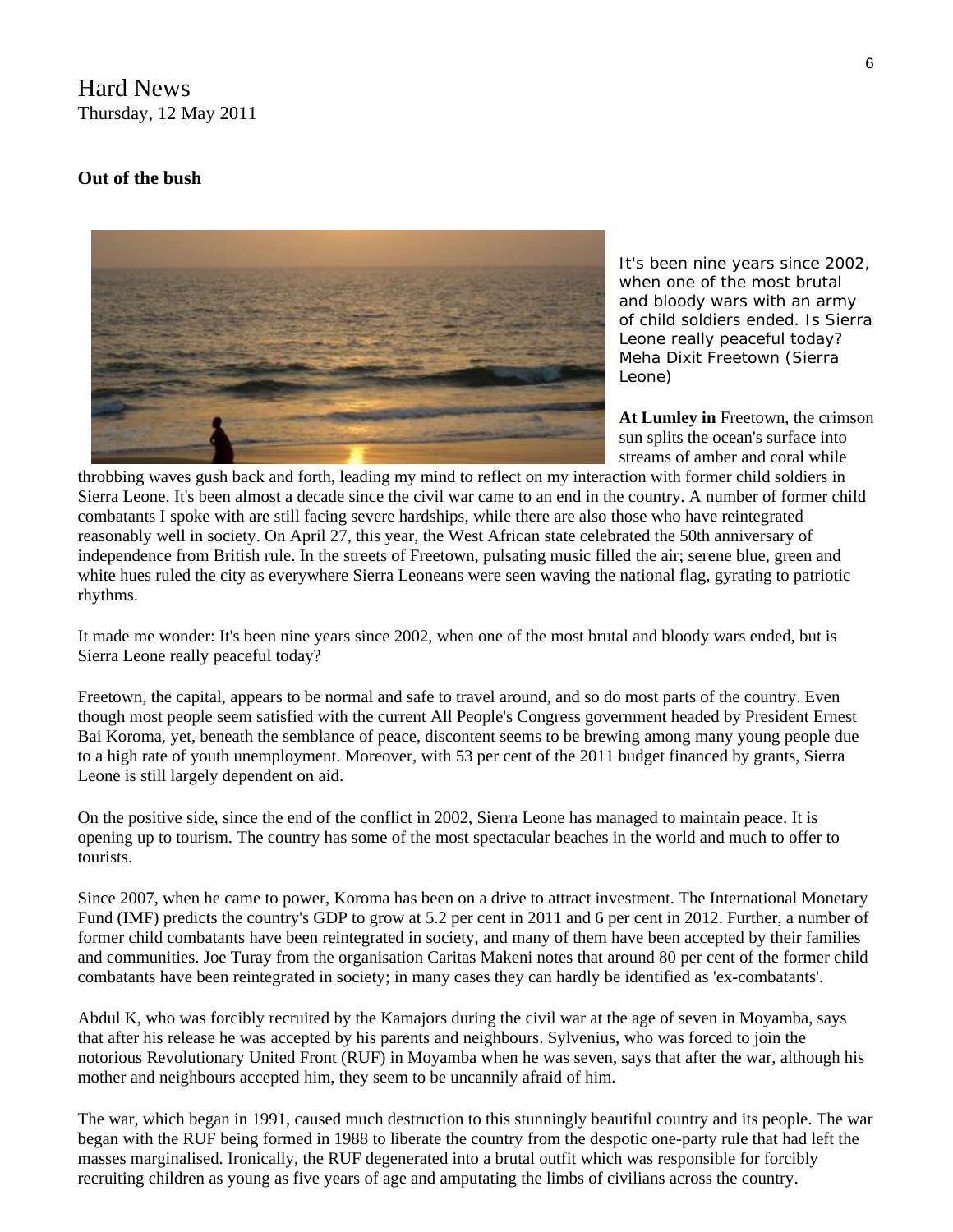The RUF was supported by two equally infamous and dictatorial characters - Liberia's Charles Taylor and Libya's Muammar Gaddafi - and its first members were trained in Libya. Other groups which forcibly recruited children include the Armed Forces Revolutionary Council (AFRC) and Civil Defense Force (CDF), popularly known as the Kamajors (mostly in the south).

To rehabilitate and reintegrate former combatants, including former child soldiers, the Disarmament Demobilisation and Reintegration (DDR) programme was set up in the country. DDR had a specific provision for the reintegration of child soldiers in mainstream society. (According to international law, a 'child soldier' is any person under 18 who is part of any kind of regular or irregular armed force or armed group, in either combat or non-combat roles.)

I wanted to interact with former child soldiers to learn about their experiences during the war and their plight today. It took me to a number of districts such as Kono in the eastern province, Bombali, Tonkolili and Port Loko in the northern province, and Moyamba in the southern province. Other than Freetown (western rural and western urban) where I interacted with around 50 former combatants (mostly former child soldiers), my interviews with former child soldiers in the provinces - Bombali, Kono and Moyamba - were arranged by Fambul Tok, a leading organisation which focuses on community reconciliation and peace-building.

Almost 70 former combatants including girls (mostly child soldiers) were interviewed across Sierra Leone. The crux of the interviews included war experiences of child soldiers and their post-conflict reintegration in society, and whether their families and communities accepted them after the war since a lot of these children were forced to commit atrocities such as arson, killings or amputating the limbs of their 'enemies'. Some were even made to kill their own parents, and other members of their families and community.

Some of the former child soldiers had been abducted by the RUF, and some by the AFRC or the Kamajors. Almost all of them had been forcibly recruited. Many had similar experiences of war and post-war reintegration, but with diverse perspectives of the DDR process. Some went through DDR, while others had escaped from armed militias before this process began. Many (especially girls) opted out of the DDR process due to stigma. Some girls like Balu, interviewed at Makeni, were not ashamed to go through the DDR.

Some parents did not allow their children to participate in DDR. Mohammad Bah, known as the 'Dogman', was forcibly recruited at Kenema by the AFRC. His parents did not allow him to disarm because of the stigma. Also, many in the provinces could not enroll in the DDR programme since they were required to travel to cities due to absence of DDR centres in a number of villages. Further, only those combatants who had guns could go through DDR even though some child soldiers who were part of armed militias did not own guns and were therefore unable to enter DDR. In the DDR process, there were hardly any girls; a number of girls could not enter the process because they did not have a gun to hand over for the DDR.

Many former child combatants who were interviewed by me were not happy with the DDR, while others were satisfied with it due to various skills-training programmes. Anthony Brima from the Public Works Department (PWD), Pademba Road, says that he went through DDR in 2002. It helped him learn mechanic skills for almost one year, but he could never concentrate on the skills because he "was hungry". He says he never received any stipend during the skills-training programme, which the former child soldiers who entered the DDR programme were entitled to. Brima narrates that DDR was a serious programme, but some of the people who headed it were not sincere.

Mohamed Conteh from Pademba Road, who went through the DDR process, says the staff at Bo gave his stipend to his group commander, but the latter never gave him the money and no assistance was provided to him in getting a job. This is what the majority of former child soldiers had to say. Conteh points out that the only benefits he received from DDR were a tool-kit and four months' skills training in mechanics. Some of the skills-training programmes were not sustainable.

Aminata Turay was just 10 when she was forcibly recruited by the RUF in Kono district. In 2002, she disarmed in Kono and for around one year and six months she learnt soap-making through the DDR programme. She no longer engages in soap-making since it is very expensive. Despite that, she feels it was effective because "now she is out of that life and was able to learn a skill through the DDR programme". It is important to note that some of the child soldiers did receive financial assistance during the skills-training programme.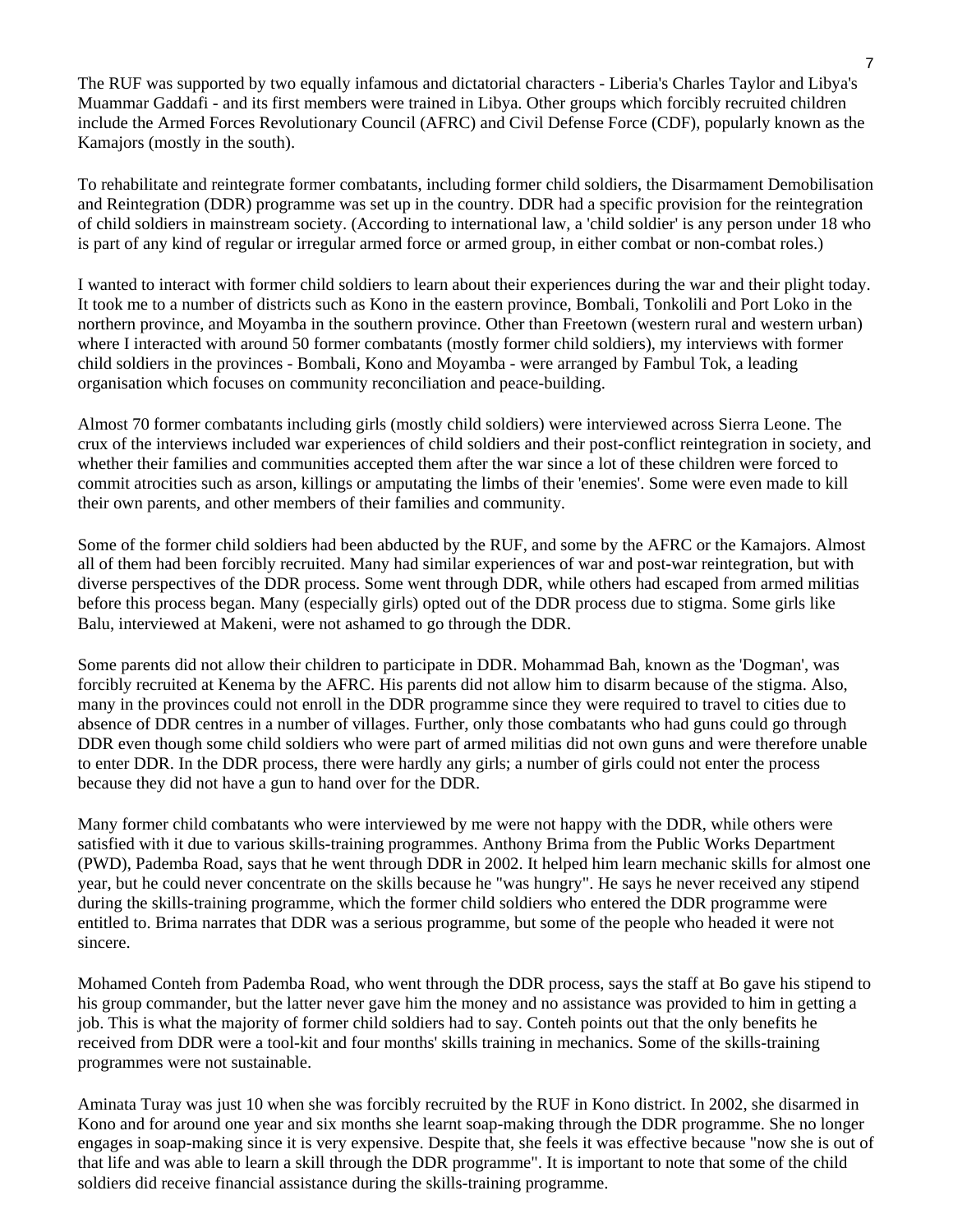Indeed, it may be argued that DDR in Sierra Leone, when it came to the rehabilitation and reintegration of former child soldiers, had mixed results. However, Bangura, former DDR project officer, believes that DDR was successful to a large extent, although it was short-lived and not well-organised or well-financed. Several civil society organisations point out that "DDR was done in a hurry".

According to one of the UN's women staff, DDR was quite well-organised. However, like Bangura, she says there are no monitoring mechanisms to assess the former child combatants' post-conflict situation. Former combatants have almost diffused within the community. She says that DDR was 60 per cent successful because there is no more fighting and there is peace in the country.

Post-war community acceptance was a major challenge. Florella Hazeley, Sierra Leone Action Network on Small Arms (SLANSA) coordinator, points out that not enough was done to prepare the community to accept the former combatants. And a lot of them cannot go back to their communities. Many child soldiers could not reunite with their families or reintegrate in their community for various reasons - some were not accepted by their families or communities, while some found it difficult to reconcile and live with their families and communities. Hence, they left the provinces to find work in Freetown and landed up doing odd jobs.

Some organisations such as Talking Drums, through various media, including soap operas and radio programmes, have helped in building trust between the former child combatants and the community. While disarmament was successful, demobilisation and, especially, reintegration programmes had a number of flaws - skills training mostly lasted only a few months and the reintegration period too was short-lived.

Nonetheless, it is remarkable that Sierra Leone, like a number of post-conflict countries in Africa and elsewhere, did not slip back into conflict. Hazeley explains: "For me, it is the resilience of Sierra Leoneans, including the former combatants, which brings hope. Besides, they are war-weary."

**Please also read**, *Dark Liquid Continent, November 2010, http://www.hardnewsmedia.com/2010/11/3734*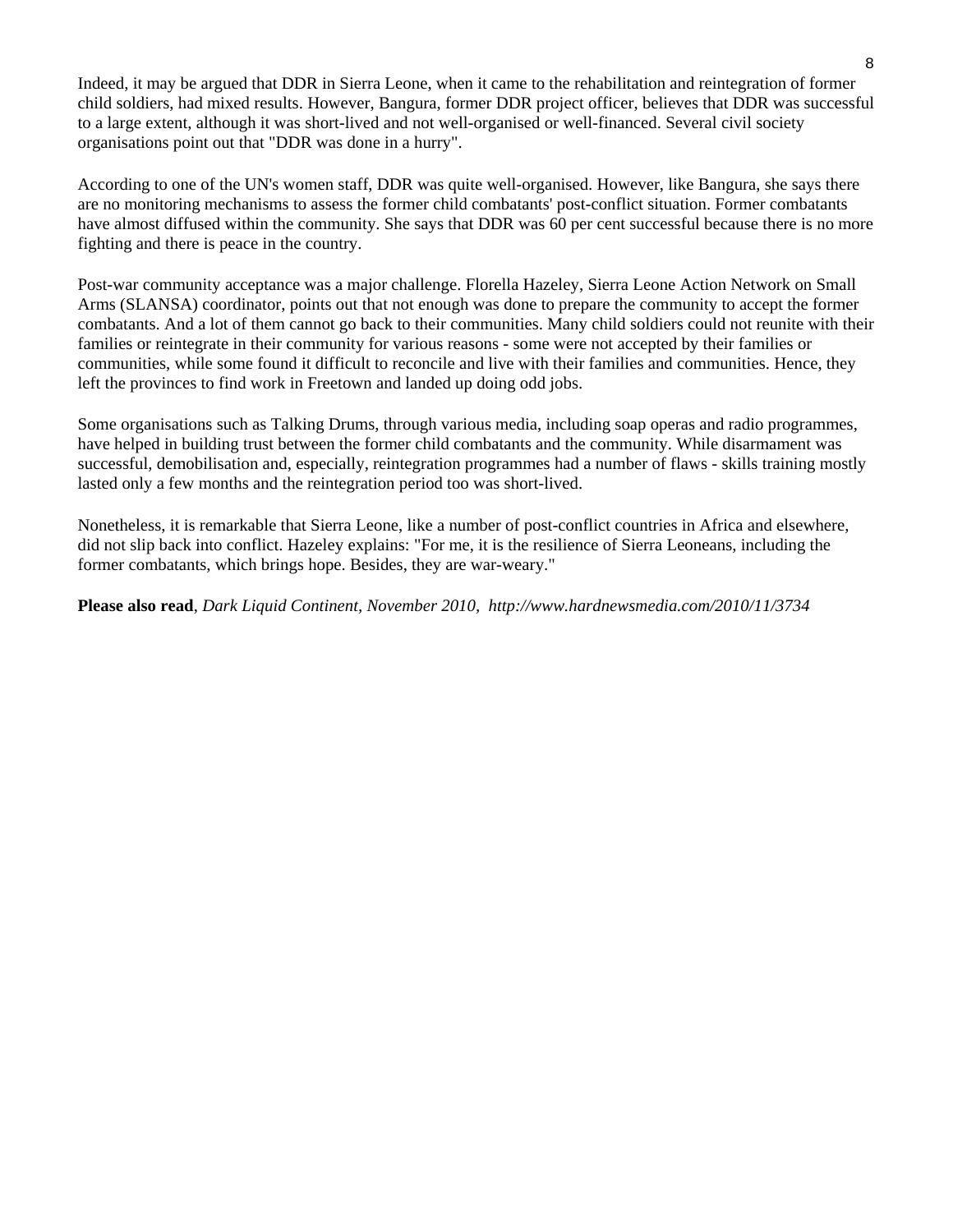CNN Wednesday, 11 May 2011

### **[Did the U.S. violate international law by killing bin Laden? David Scheffer, former U.S. Amb. at](http://inthearena.blogs.cnn.com/2011/05/11/did-the-u-s-violate-international-law-by-killing-bin-laden-david-scheffer-former-u-s-amb-at-large-for-war-crimes-issues-weighs-in/)  [Large for War Crimes Issues, weighs in](http://inthearena.blogs.cnn.com/2011/05/11/did-the-u-s-violate-international-law-by-killing-bin-laden-david-scheffer-former-u-s-amb-at-large-for-war-crimes-issues-weighs-in/)**

Posted by: [Jay Kernis - Senior Producer](http://inthearena.blogs.cnn.com/tag/jay-kernis-senior-producer/) 

ONLY ON THE BLOG: Answering today's four OFF-SET questions is **David Scheffer**, the Mayer Brown/Robert A. Helman Professor of Law Director, Center for International Human Rights, at Northwestern University School of Law.



Scheffer, the U.S. Ambassador at Large for War Crimes Issues from 1997 to 2001, is author of the forthcoming book, "All the Missing Souls: A Personal History of the War Crimes Tribunals." (Princeton University Press.) He teaches international human rights law, international criminal law, and corporate compliance and the social mandate.

Today's news: Relatives of Osama bin Laden want proof that the terrorist leader is dead and are calling for an investigation into how he was killed, according to Jean Sasson, an author who helped one of bin Laden's sons write a memoir. "They just really want some answers, and they would just really like to know what exactly happened, why they weren't called," said Sasson, who worked with Omar bin Laden to write a memoir entitled "Growing Up bin Laden."

Her comments come a day after a statement was provided to The New York Times from Omar bin Laden and his brothers - "the lawful children and heirs" of the notorious al Qaeda leader. The statement argued that if bin Laden has been "summarily executed," "international law" might have been "blatantly violated" and that U.S. legal standards were ignored. The statement cites the trials for late Iraqi President Saddam Hussein and late Serbian strongman Slobodan Milosevic, but Osama bin Laden didn't get a "fair trial" or "presumption of innocence until proven guilty by a court of law."

#### **Did the United States violate international law by killing bin Laden? (What does Article 51 of the United Nations charter say? What kind of protections do leaders of international terrorist organizations have?)**

Whether the United States violated international law in the killing of Osama bin Laden depends not only on how one defines what has been going on since September 11, 2001, but also how this particular operation was carried out on Pakistani territory.

The popular and patriotic narrative is that the United States is at war with Al Qaeda; Osama bin Laden commands Al Qaeda; thus under the law of war bin Laden is a legitimate target for a lethal assault regardless of his personal situation (armed or unarmed, awake or sleeping) at any particular time.

If one assumes that any of the hundreds of U.S.-guided drone attacks on Pakistani territory against Al Qaeda leadership are legal, then firing an assault weapon point-blank at bin Laden in his Pakistani home and thus minimizing civilian casualties should be legal as well.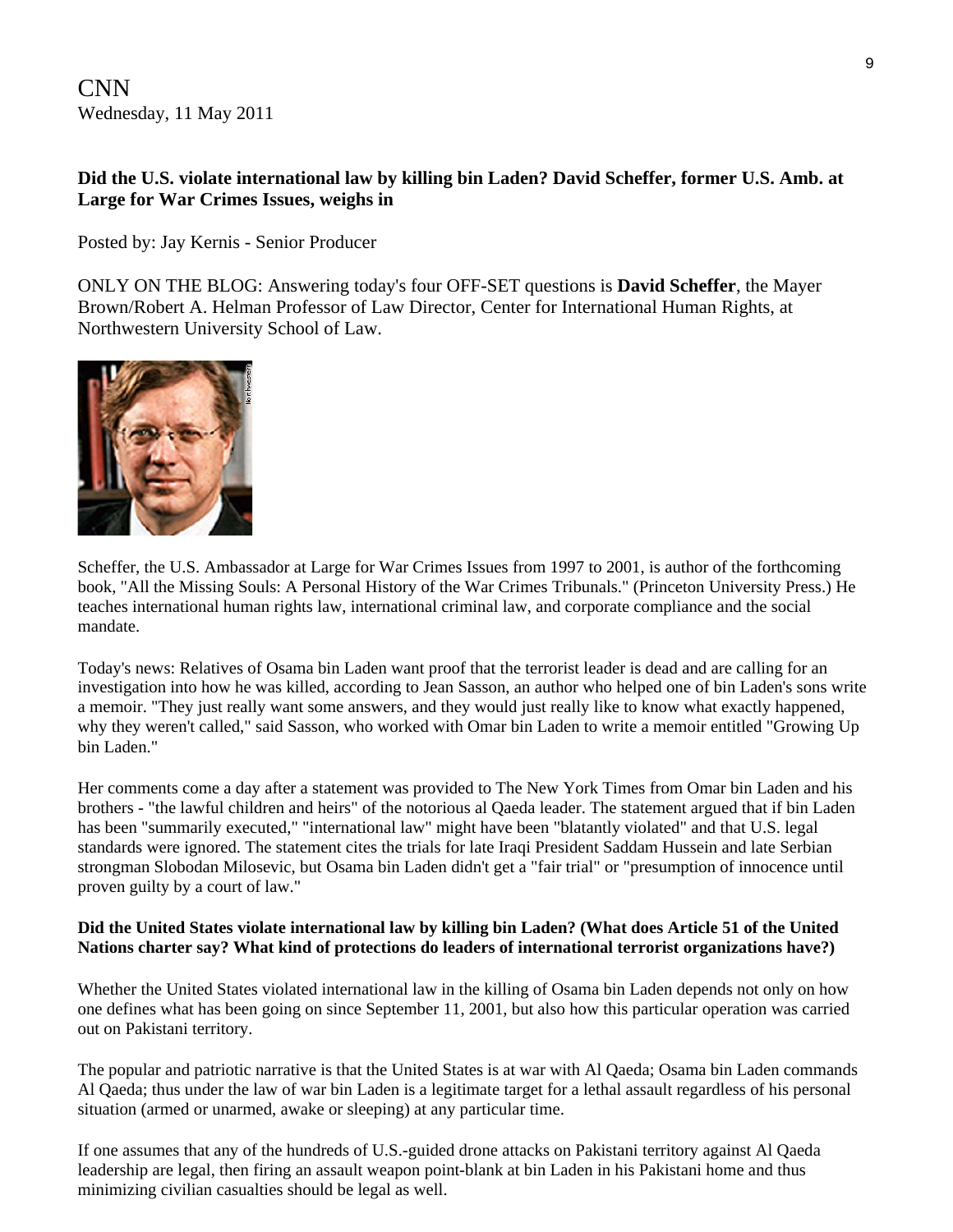The more complicated view is that bin Laden is under federal indictment for terrorist attacks against U.S. civilians and government personnel on U.S. territory and at diplomatic and military targets in various parts of the world—attacks that violate federal antiterrorism law—and as a matter of law enforcement should be captured and brought to trial, preferably before a federal criminal court in the United States.

Despite the certainty with which proponents of either view argue their respective policies, the fact is that the United States has been pursuing both agendas for almost a decade: waging war and enforcing antiterrorism law. The Afghan and Iraq wars and various military strikes in Pakistan and Yemen testify to the logic of a war.

The stack of federal indictments against Osama bin Laden and his fellow terrorists, the apprehension of indicted fugitives, and various hearings and prosecutions in federal courts despite the tug of Guantanamo and its tainted military commissions, demonstrate that federal criminal law is alive and kicking, although sometimes under great stress.

But on May 1<sup>st</sup> in Abbottabad, the war agenda trumped the law enforcement agenda without any clear explanation of why an indicted fugitive (Osama bin Laden) could not have been captured and prosecuted as an international terrorist or, for that matter, as a war criminal.

According to CIA Director Leon Panetta, the Navy Seal 6 team acted under a "kill order" and under rules of engagement permitting bin Laden to be captured alive if he unambiguously showed his will to surrender. I think the outcome—his killing—might have been the same but with much stronger legal grounds if the order had been reversed: "Capture bin Laden but kill him if necessary."

It is so dangerous to second guess the courageous actions of the Navy Seal 6 team. But I suspect that instead of an order to fire immediately on bin Laden to kill him, the alternative "capture but kill if necessary" order would have afforded the commando with his finger on the trigger a split second to decide whether bin Laden could be safely captured or was likely resisting capture and posing a threat, thus necessitating the kill option.

Special operations teams have captured, rather than killed, war criminals for many years in the Balkans and in Africa for trials before international criminal tribunals and so the skills exist at least to attempt apprehensions. Even then, the question arises whether a shot to the head rather than to the leg (as was accomplished with bin Laden's wife a second or two earlier) was actually necessary to neutralize the threat but prevent a live capture.

At least the United States could have rightly said to the world, "Our intention was to bring Osama bin Laden to justice before a court of law but that opportunity did not present itself under the circumstances presented to us at that moment and in that situation." As it now stands, that "kill order" represents the clear U.S. intention and it rendered the federal indictments that always presume an attempted capture, meaningless.

 Article 51 of the U.N. Charter states that nothing in the "Charter shall impair the inherent right of individual or collective self-defence if an armed attack occurs against a Member of the United Nations, until the Security Council has taken measures necessary to maintain international peace and security."

The Obama Administration's strongest argument is that the assault on bin Laden was an inherent act of self defense in the war against Al Qaeda and that the Security Council has not taken any measures that would countermand that action. The fact that Pakistani sovereignty had to be violated in order to carry out the act of self-defense remains mired in what kind of secret or other understandings the United States has had over the years with Islamabad about the drone attacks and other actions against Al Qaeda and the Taliban on Pakistani territory.

Leaders of international terrorist organizations have the full protection of due process and the right to criminal trials if they are being pursued by law enforcement agencies acting to enforce criminal indictments. Just like any police operation, however, law enforcement officers will seek capture of suspects while also defending themselves. However, when a terrorist organization falls under the law of war, for example, in an armed conflict with one or more governments, then that kind of protection may be trumped by the terrorists' combatant status and all the risks that entails in the theater of war.